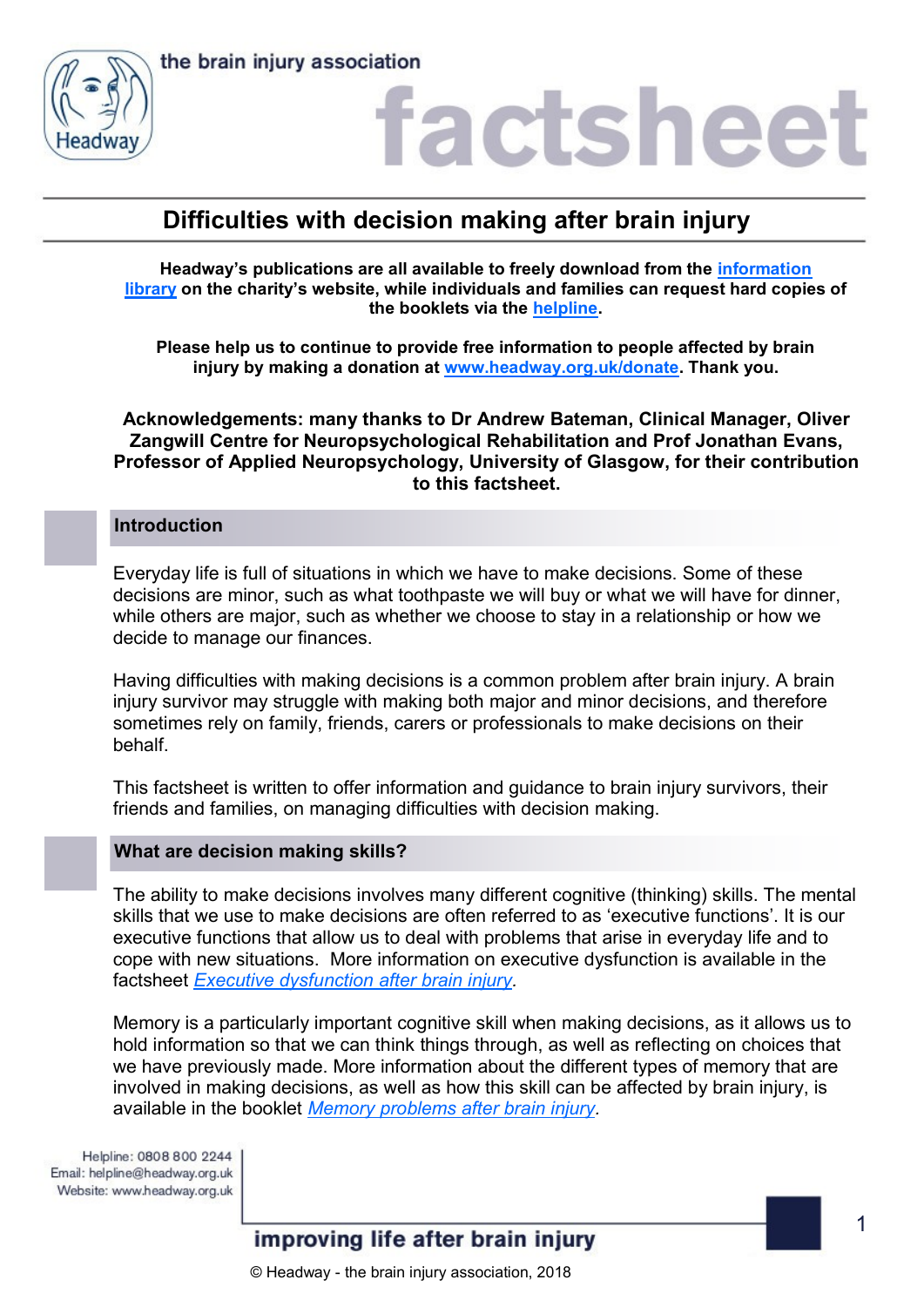

### factsheet

Emotions also help us to assess how important a decision is to us and how the possible outcomes will make us feel.

### **How decision making can be affected by brain injury**

Decision making involves a lot of different processes, and this means that if any one of these processes is affected by brain injury, the ability to make decisions may be impaired.

People can be affected in different ways - some survivors may find it hard to make a decision at all, finding that even 'simple' decisions, such as what to wear, become very difficult to make. Some people become impulsive, making hasty decisions, apparently acting without thinking things through. Some people may find it difficult to think through the consequences of an action and so make decisions that are not in their best interest. Poor judgement in relationships, with money or in business can have devastating consequences for the brain injury survivor and their family.

Some survivors may make a decision and have a plan of action, but it can still be difficult for them to follow through with the plan. It is as if their intention, or goal, becomes neglected. This can sometimes be because they become distracted by other tasks or activities. They may 'forget' to do things, not because they have completely forgotten about what needs to be done, but rather that it is difficult for them to keep the task in mind, such as taking medication or passing on a message.

Self-awareness can also be affected by brain injury, so that the survivor is not aware of their problems. This is known as lack of insight. The survivor may fail to achieve important tasks, and others may consider their decisions as bad judgement. One of the first challenges to overcome is therefore related to the survivor achieving a degree of self-awareness and understanding of the problems they are experiencing. More information on lack of insight is available in the factsheet *[Lack of insight after brain injury](https://www.headway.org.uk/media/4091/lack-of-insight-after-brain-injury-factsheet.pdf)*.

### **Tips for managing decision making difficulties after brain injury**

Working out how to improve the ability to make decisions can be challenging. The first step in rehabilitation is understanding the problem, but with something as complex as decision making or problem solving difficulties this may not be straightforward, and may be best done with the help of a professional such as an occupational therapist, clinical psychologist or neuropsychologist. You can speak to your GP about getting a referral to a relevant therapist. The Headway helpline can also help with directing to therapists in private practice in your local area.

The following tips can help with improving decision making skills after brain injury.

Helpline: 0808 800 2244 Email: helpline@headway.org.uk Website: www.headway.org.uk

improving life after brain injury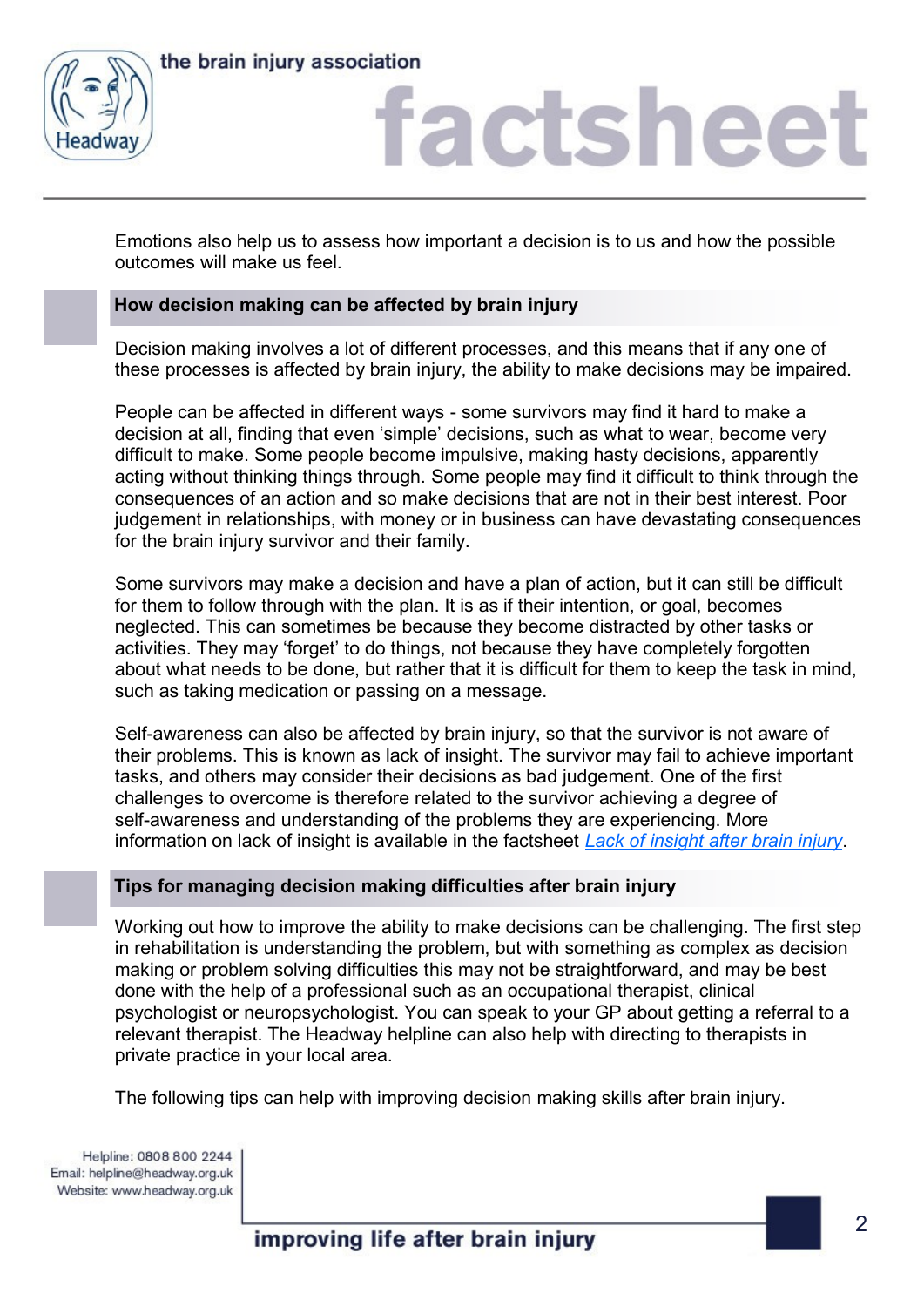

# factsheet

### **Change the way you approach decision making**

- Stop: think! For some people, improving decision making skills depends on the ability to override impulsive thoughts or behaviours. Developing a habit of often stopping to think about what you are doing, even just briefly, can help to interrupt a tendency to act without thinking. It is important to recognise when you are about to make a decision and tell yourself to 'stop: think!' to remind yourself to think through the decision you are about to make.
- Give yourself time it may be that it is not easy to make decisions quickly after a brain injury, so try to ensure that you give yourself time to make a decision. Try not to rush a decision, even if you feel others are waiting for your decision about something. For important decisions, make sure you set some quiet time aside to think through your options and weigh up the pros and cons of them.
- Try not to make decisions when you are feeling tired or emotional, as being in such states will make it harder for you to think through information.
- If you are struggling to make a particular decision about something, try to identify what is causing you to have this difficulty. For instance, are there too many options available to you, or do you not have enough information about your options to feel confident in the decision you are making? Identifying such barriers might make it easier for you to reconsider how to approach the decision that needs to be made.
- Break larger decisions down into smaller, more manageable ones and tackle one decision at a time.

### **Plan in advance**

- Talk yourself through a list of things that needs to be done and decisions you may need to make through the day. You could do this first thing in the morning and make a list that you can refer to through the day whenever you need reminders.
- Try not to leave decision making until the last minute. Write down any deadlines that you have coming up for important decisions that need to be made, for instance clearly marking dates on a calendar, and try to work towards making the decision well in advance.
- If you have time, write down the decision you have made and come back to it a few hours or days later to check that you still feel the same way about it.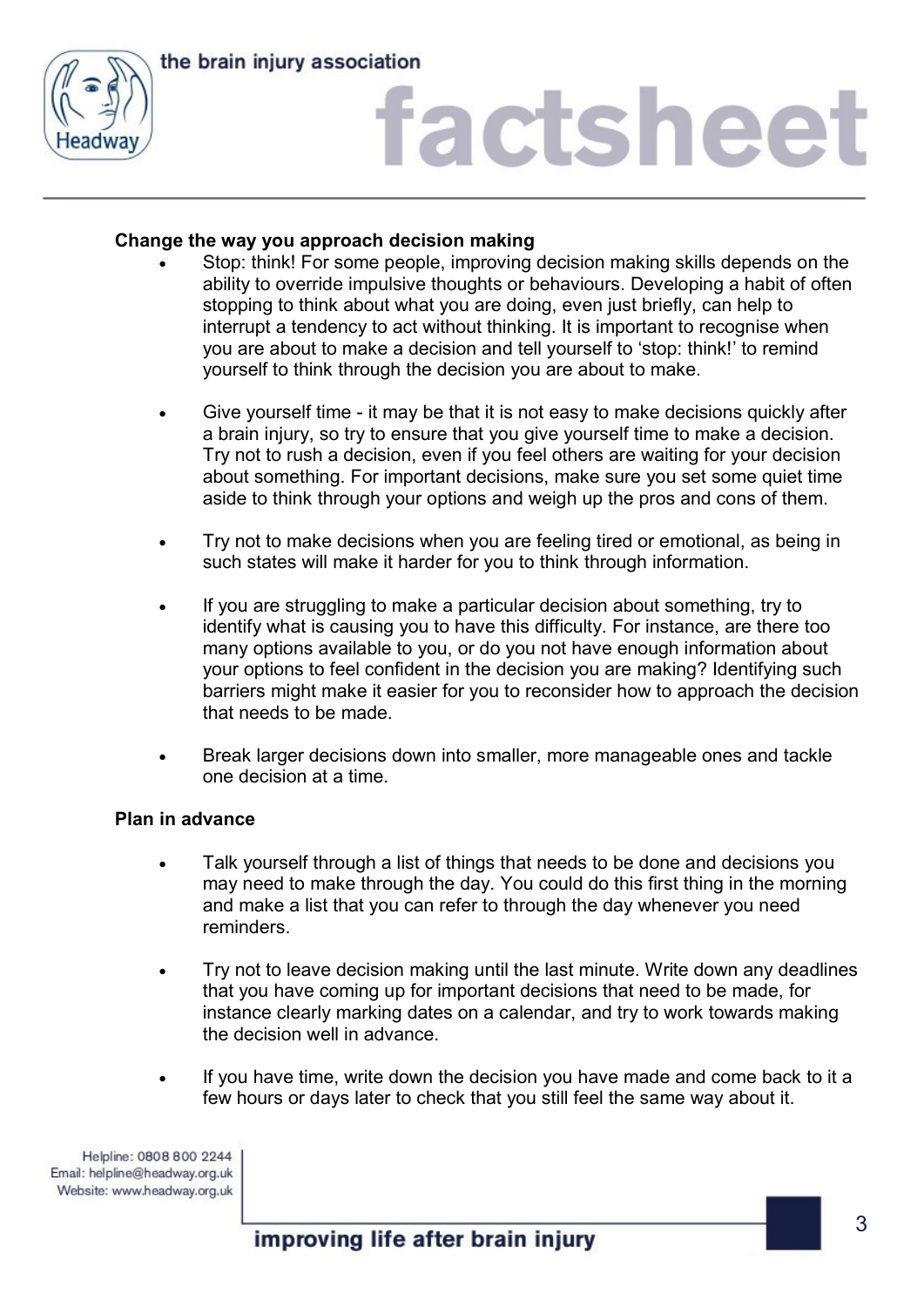

## factsheet

### **Use tools to help**

- Writing things down may help to make the advantages and disadvantages of the options you have clearer. It can help to write down the pros and cons of possible options that you are trying to decide between. Seeing things on paper can make it easier to choose between options than trying to hold all the information in mind.
- Use electronic devices such as mobile phones or smart watches. Diaries, notebooks, wall charts and calendars are also useful reminder tools.
- Boards that you can wipe such as whiteboards can be used to draw up and regularly update a weekly schedule for things you need to remember to do and decisions you need to make.
- Consider using audio recordings, pictures or photos to help with making decisions if you find it difficult to write lists or remembering information using words.

#### **Seek advice**

- Get advice from people you trust when making a decision. Family and friends can help with making minor day-to-day decisions, but can also help with personal major decisions such as whether or not to stay at a job or in a relationship.
- Seek legal advice from professionals such as solicitors when making major decisions such as managing your money.
- If you, or a family member or friend, are concerned about a survivor's capacity to make a decision and feel that decisions need to be made on their behalf for their own safety, seek support from the survivor's GP or a solicitor. More information about capacity and decision making is available in the booklet *[Mental capacity: supporting decision making after brain injury.](https://www.headway.org.uk/media/4108/mental-capacity-supporting-decision-making-after-brain-injury-e-booklet.pdf)*
- If you feel you need professional support with your decision making difficulties, talk to your GP about getting a referral to an occupational therapist, clinical psychologist or neuropsychologist, who can offer Goal Management Training (a technique that helps people to better identify and remember their goals) or similar interventions to help.